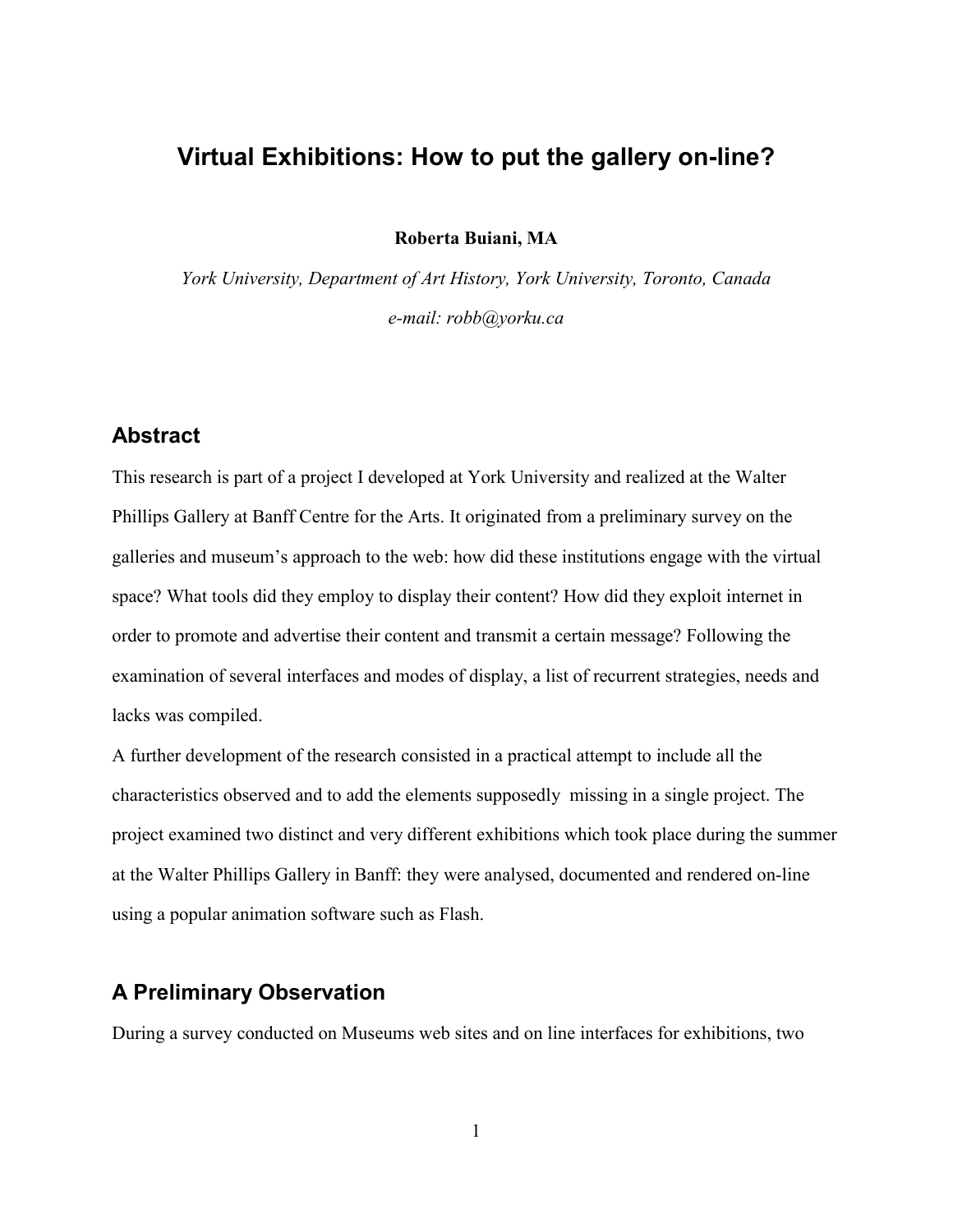tendencies were observed: on one hand there's the decision to establish the museum's presence in the virtual space, dictated by the acknowledgement of Internet as an indispensable and necessary tool, on the other hand there is a sincere willing to engage with a space which gives enormous possibilities of experimentation. In the first case the interface used is kept fairly simple and essential: minimal information about a museum or an institution and an ordinated disposition of data on a few pages. In the second case one can observe more effort in the visual language and in the construction of a –functional– but more creative or more "artistic" interface. A further distinction can be found in the interpretation of the museum's presence on line: some institutions understand the on line content as an archival material, that is they like to display a choice of their collection, exploiting internet basically as an informational system. The web site has the basic function to inform what the museum can offer, once the audience decides to visit it; on the contrary, other museums or galleries prefer to integrate their material in a complex designed interface, which acts as a metaphor for a particular message or suggests a special atmosphere: they try to convey a concrete idea of the type of institution, the mandate and the kind of audience they address.

While the majority of medium and small size institutions still relies on its physical or traditional content (books, slides and images documenting painting and sculptures), it has been observed a predisposition –usually by major, recently founded or contemporary art institutions– to display net based projects.Web based artworks have been successfully hosted by famous museums or cultural institutions which acted as "host," "promoter,"and pioneer in this practice. Institutions such as Walker art, MoMA or Guggenheim dedicated part of their on line space to permanently displaying, as in a collection, net art projects which otherwise would have disappeared, substituted by other more recent artworks. The resulting collections are often linked to the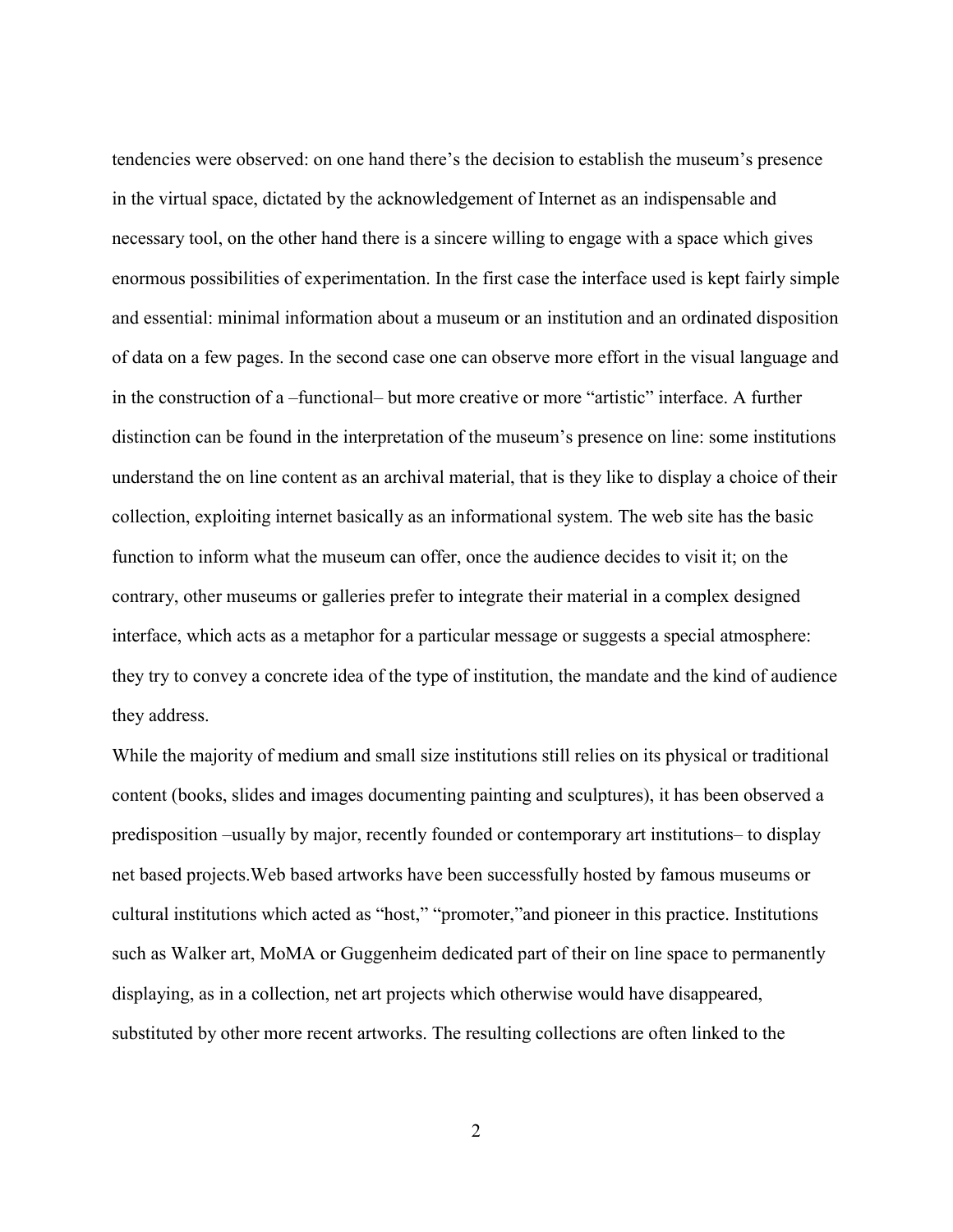museum's web site as to create an archive: on one hand they are bounded to the museum through a link, or a sort of portal to a special collection, on the other hand they maintain their independency. It is usually not necessary to pass through the museum's site to visualize them, and there is no sign which indicates their connection or belonging to any museum. The works, in these particular cases, are still isolated and separated from the general context of the museum: there is no difference between a net art project displayed in this way and a painting inserted in a page as a jpg image. However the visitor perceives the first more vividly, thanks to the particular nature of the work, located in its "original" place, while she records the latter as pure information, because of the displacement the work has undergone.

#### **Interfaces for Virtual Exhibitions**

In the last few years several institutions showed a particular interest in displaying "virtual exhibitions" which would present artworks in a particular context and under a particular denomination or special topic. In order to communicate the concepts proposed and the artists presented on the web, the traditional formulas used in the past aren't sufficient any more. In fact Internet has become famous for its immediacy and its capacity to communicate through visual language. The viewer is used to short sentences and synthetic description, to screen grabs and multiple links, a fluid and non-linear navigation [2-4]. These characteristics could invalidate the work of the curator, who is used to deeply analyse, describe and comment works. An interesting but too "verbose" exhibition runs the risk to bore the viewer who approaches the web looking for something different from what she is used to see while walking through the rooms of a museum. How not to annoy the visitor? How to represent concepts without describing them? And how to integrate images, text and exhibition? The last "010101: Art in Technological Times,"[10]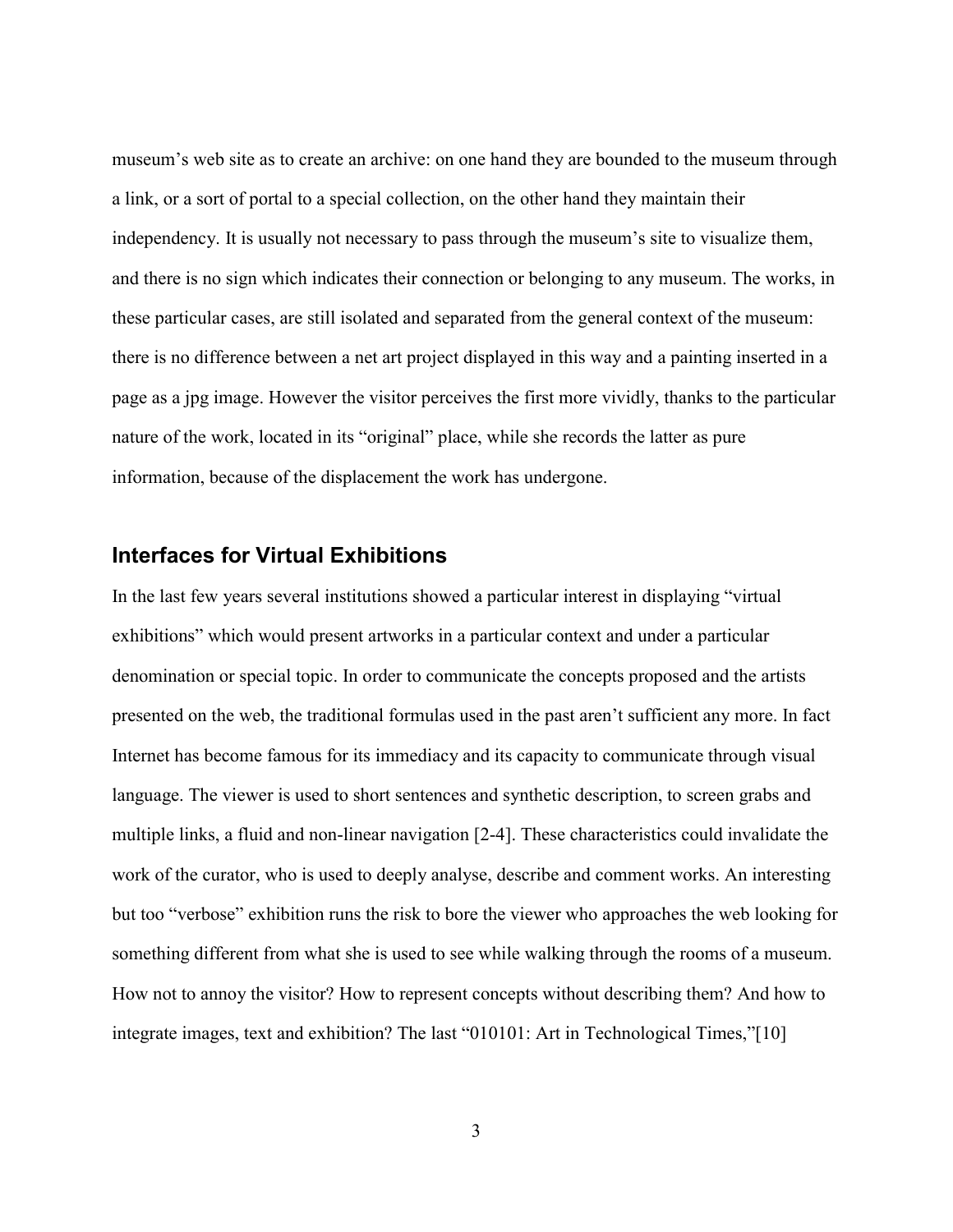"Telematic Connections,"[11] and "Data Dynamics,"[12] exhibited this year, aimed at presenting a choice of works that reflected the themes and the nature of the hosting institution, while adopting techniques suitable to Internet conventions.

The first exhibition, whose web component was launched January 1, 2001, contained five internet based projects commissioned by the SFMoMA, in addition to several other installations exhibited in the museum's space. The web commissions were kept on line to be viewed from any remote connection, while the installations were documented on line and fully displayed in the museum's space. The whole exhibition was included in a sophisticated interface which, according to the curators (Benjamin Weil and five other co-curators), was conceived as an architectural metaphor for the SFMoMA building [7]. In the same way that "one has to navigate the physical space of the museum in order to see the works hanging in the galleries, one would similarly need to *maneuver* through the virtual halls, virtual walls and doorways of the web site in order to view the projects on line." [5] The architectural metaphor was designed to create a link between the Net projects and the gallery installation. The design, smartly created with flash animation, had to enable the viewer to explore and to immerse within multilayered pieces. According to a review appeared on *Afterimage,* the far too complex interface acts as a thick filter between the viewer and the work, therefore disturbing or disrupting the experience of viewing, which creates "almost as much impact on the experience as placing the work within the physical space of the museum."[5] The extremely sophisticated interface results difficult for several aspects and affects the site navigability: the viewer is required to have a high speed connection to see the site (this element narrows the amount and the type of visitors of the virtual exhibition) and a discrete familiarity with interactive interfaces ( another element that limits the public to a highly interested or skilled participant). The design itself strives to reach an original but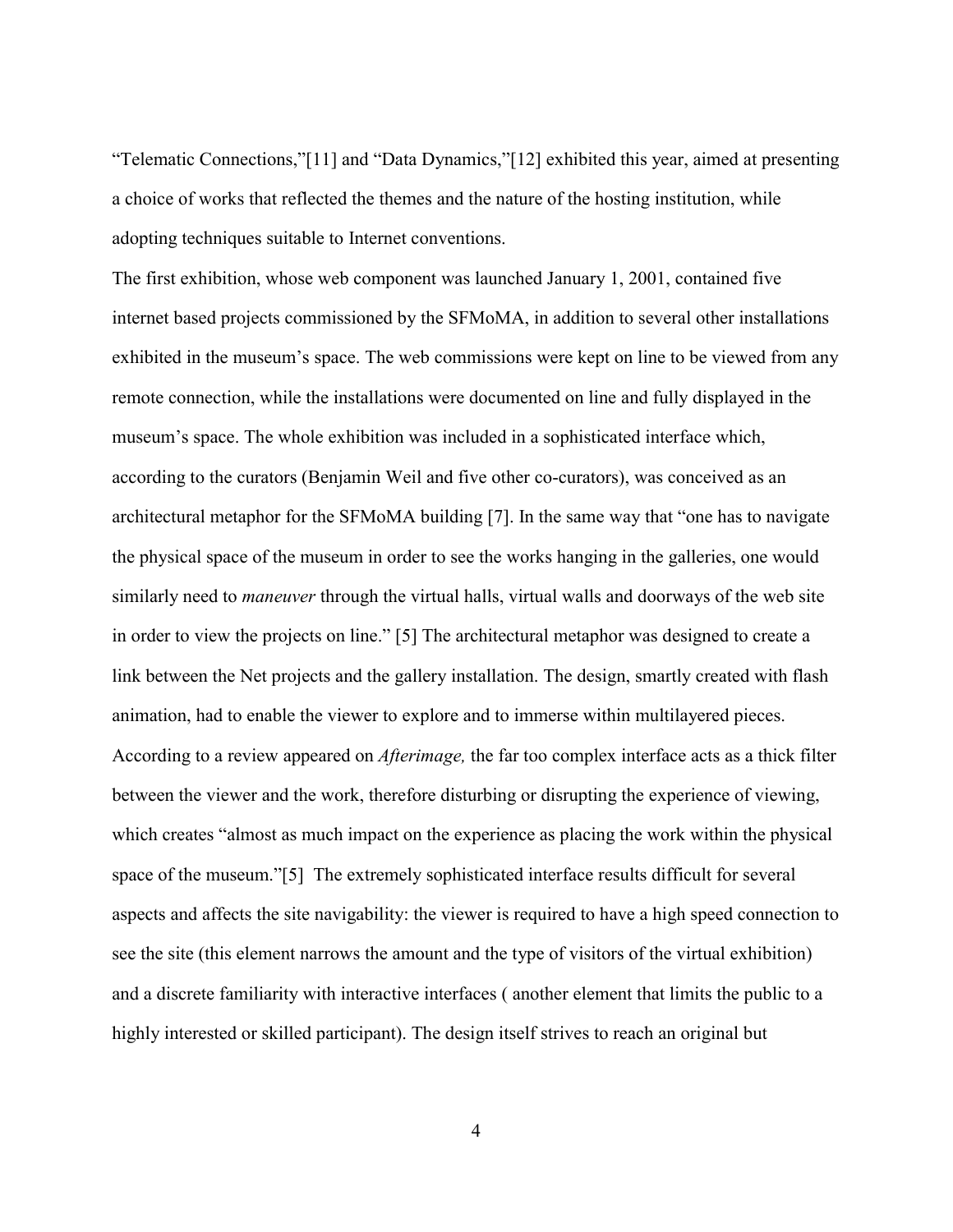standardized "web style," more suitable to e-business companies than a museum of modern art [9].Although brilliantly designed, the mentioned exhibitions underline two main visible threatens partially due to the ideological and technical distance still existing between the medium used and the institution. On one hand the institutions still prefer to commission the exhibition design to specialized agencies which rarely succeed to render the atmosphere originally conceived for the exhibition, on the other hand the web is treated as an informational resource (and not a space artistically shapeable).[1]

While the first exhibition is affected by the first threaten, "Telematic Connections: the Virtual Embrace" tends to go in the second direction. As the curator affirms, "like many of the works in it, it is a hybrid affair." It was conceived to represent the "ways in which artists use technology, to explore the utopian desire... and the dystopian consequences... of computer mediated technologies."[8] The complexity and density of the topic forced the curators to pay a particular care in texts, descriptions and essays, using a non-linear paradigm typical of Internet as an ideal tool to present the variety and diversity of the contributions proposed. Being a travelling exhibition, the site didn't have to convey the idea of any particular space. Once again the net art projects were inserted in the site as links, while the installations were only described and documented. The historical approach, which is felt throughout the entire exhibition, makes it a comprehensive resource for the present history and progress of net art [6].

The last exhibition, "Data Dynamics," explores how physical movement and information can be mapped in real time. [5] The titles of the works are floating on the screen ready to be captured by the viewer, who is entertained and interested at the same time. The exhibition involves the viewer in a game, invites him to interact. However the exhibition doesn't have any pretension to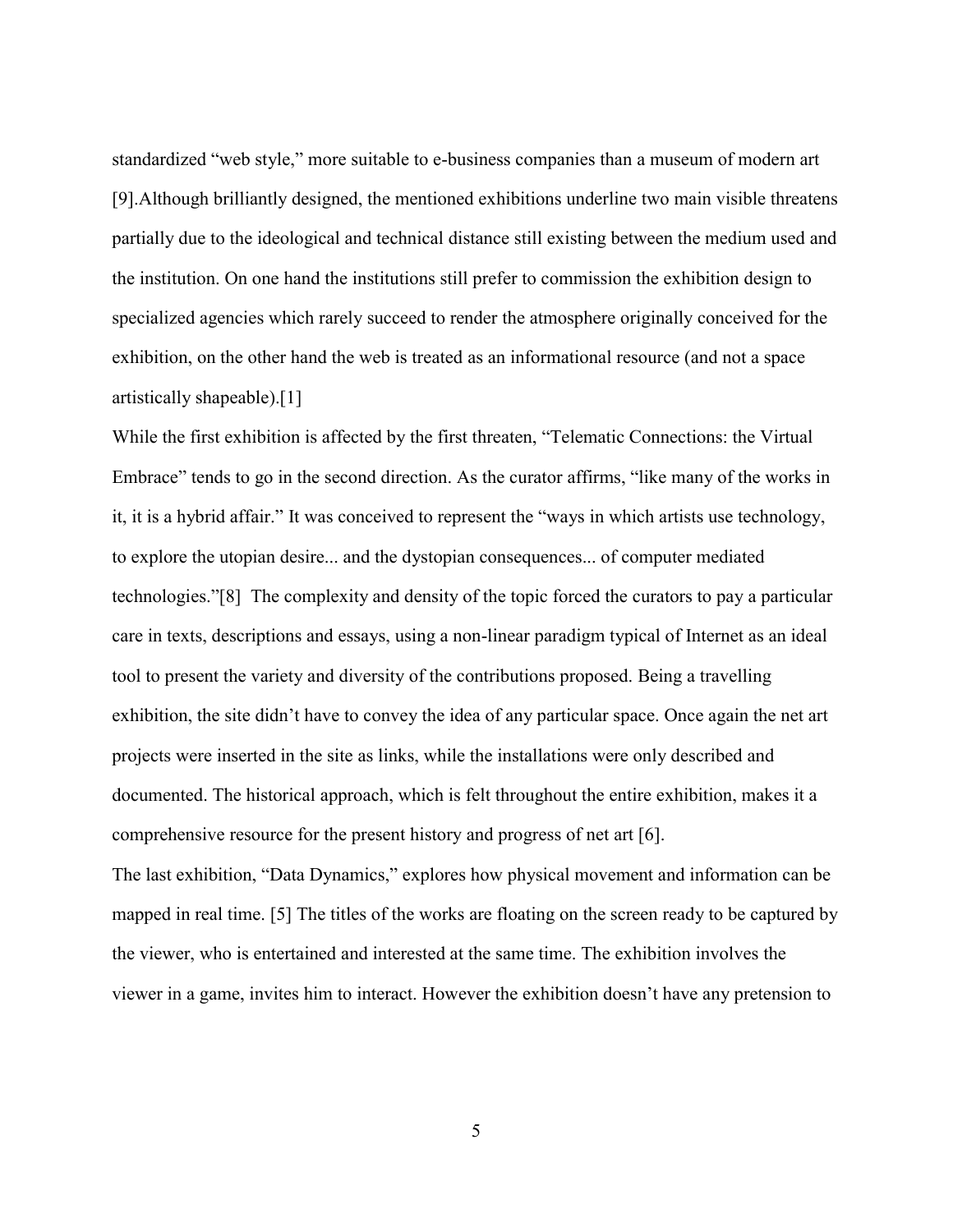be integrated in the general context of the museum (the Whitney), it is isolated from it, as if it was a sort of experimental divertissement.

## **On Line/on Site**

In the cases above described, the Virtual exhibition is accompanied by an exhibition on site. The artworks themes always present an exclusive relation with technology; they are interactive installations and artworks involving digital technology. The installations on site (in the museum's space) are often conceived to be enjoyed both on the web and in the gallery: there is a technical continuity which makes them particularly suitable for a virtual exhibition [2-6]. So far, museums and galleries have exploited only these types of works when constructing their on line exhibitions. They haven't formulated neither any strategy to display more traditional works, nor haven't they found a way to present interactive installations which don't employ internet as essential for their fruition. The presence of both web based artworks and on site installations create several problems either on the physical space and on the net. The installations hosted in the physical gallery or museum place are still managed in a traditional way: the web is considered a virtual place to display a sample of a particular piece, not a continuation or an integration of it. On the other hand the web projects work perfectly on the web, while an effective way to display them in the gallery has still to be found: even the most recent displaying methods revealed themself a failure. [4] A further problem which can be observed in these hybrid exhibitions is a general lack of consistency: the web sites don't take into consideration the nature of the exhibition and the way it has been installed in the physical space or vice-versa. A visitor who approaches the web site before visiting the on site exhibition perceives an idea which may not correspond to the original conception of the curator or the style of the museum.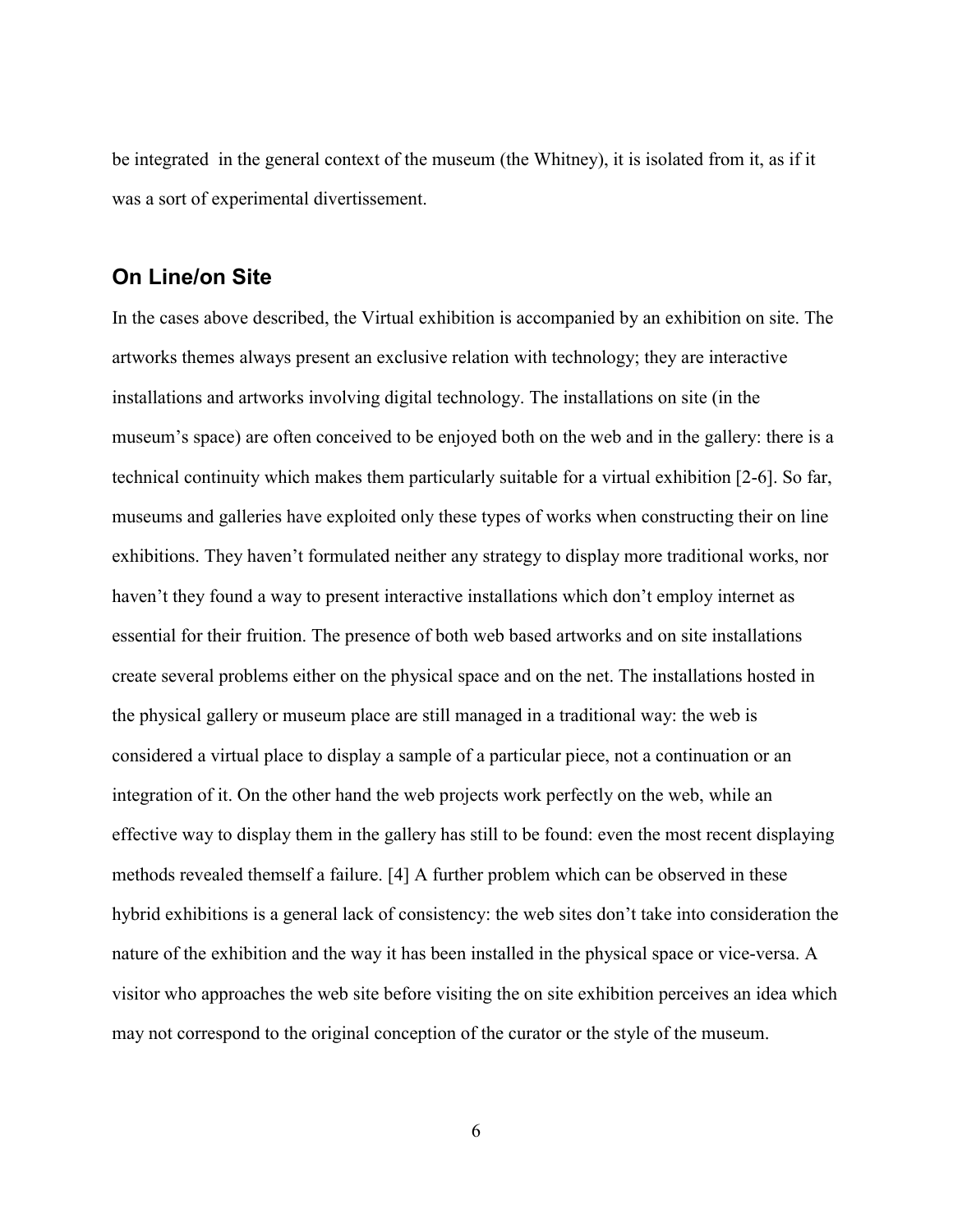The phenomenon of the "virtual exhibition" has been explored and experimented mostly by the biggest institutions. Small galleries and cultural centres still tend to see internet related tools as simple means of advertising the exhibition: usually they show small and often inaccurate images of the exhibition accompanied by a few words which indicate the dates and the place the exhibition is taking place. The common thought is that an on-line exhibition with a fairly more complex interface requires huge funding, professionals who can fulfil the task and a lot of time: usually a virtual exhibition is considered superfluous.

## **The Project**

The preliminary research underlined several elements institutions haven't developed yet, and suggested new solutions which may be pursued to give virtual exhibitions a more incisive identity and allow institutions to display works which have been neglected. Can a traditional work or an installation conceived to be displayed in the gallery be represented or integrated on the web (and vice-versa)? How can a web site for an exhibition be constructed in a way that doesn't affect the participation of the audience and the original goal of the exhibition? What weight a computer generated environment could have in fulfilling this task and what characteristics should it be able to stress? To what point is the gallery necessary for an on-line project?

The general purpose was to create an exhibition which worked both in the institution and on-line, where the web and real space reciprocally integrated in a unique project. The practical exercise and experimentation allowed a better understanding of the importance the electronic environment plays in the goals' accomplishment and helped reaching the awareness of new theoretical issues around a specific curatorial practice.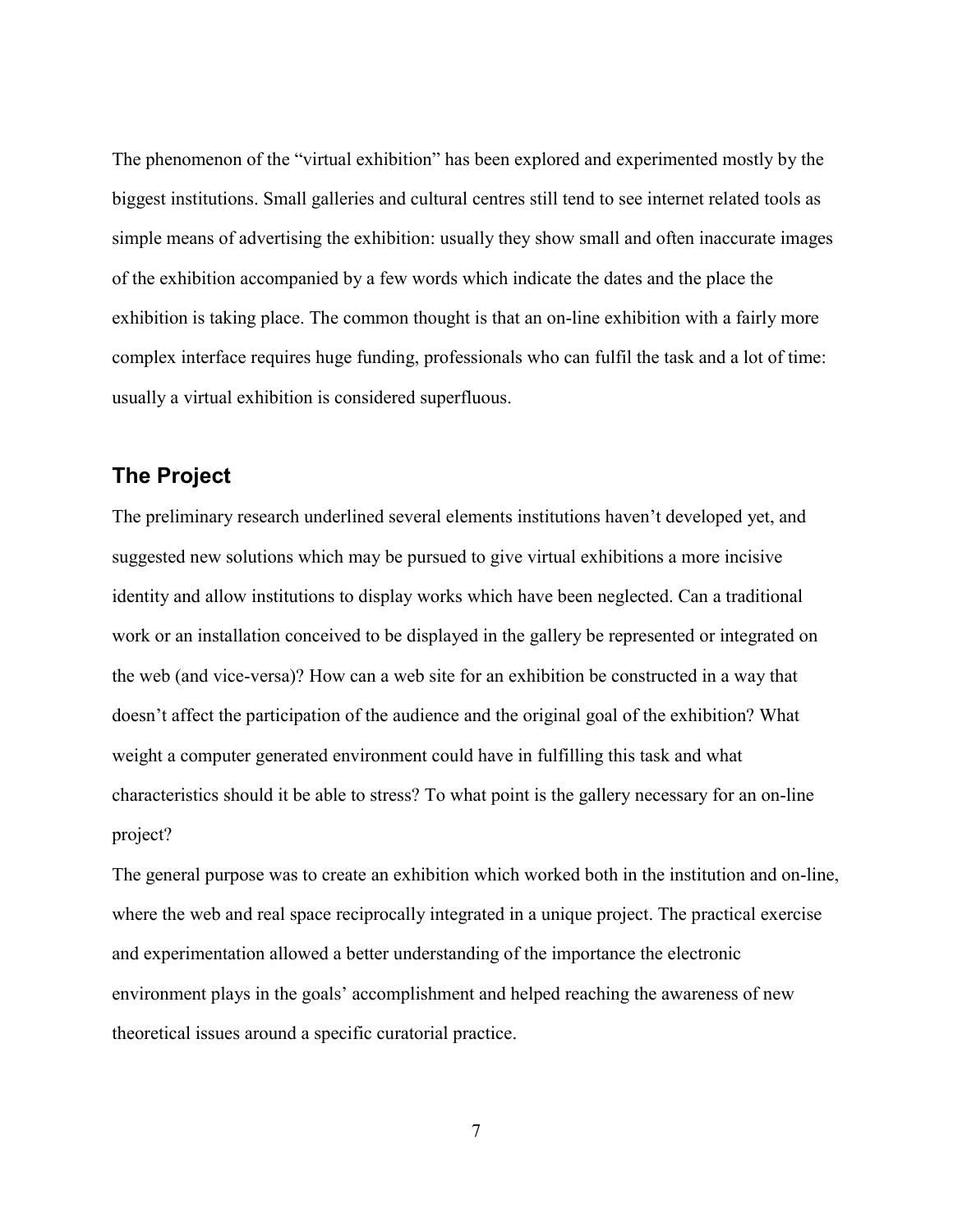The starting idea is that the web site needs to contain information about the exhibition, material and artists presented and theoretical content, although it doesn't necessarily have to be a repetition of the catalogue, usually too dense and detailed, suitable for a very interested public. It cannot resemble an archive, otherwise it would provide only a standardized and impersonal list of mere data not inserted in any artistic environment. An exhibition originates from a concept developed through the eyes of the curator, who usually conceives the initial idea, through the interpretation of the artists and through the physical display provided by the museum's designer or the preparator. A web site for the exhibition should respect these components and be constructed in a way that suggests them in a visual, immediate way. It has been thought that the web version of an exhibition hasn't to unveil completely the works displayed in the gallery (the archive can perfectly fulfil this task). It has to stimulate the curiosity of the potential viewer who may be more likely to visit the exhibition. On the other hand it has to inform the viewer so that she is enabled to go to the exhibition "not totally unprepared."

The Banff Centre last Summer offered two different exhibitions: the first one "computer voices Speaking Machines" showed two interactive installations to be experienced in the gallery only. Although using computers and electronic sounds, and employing in some way the concept of network community, the artists hadn't conceived their installations to be enjoyed on line. The catalogue provided several essays which explained in details how the works had been developed and what concepts had been involved in the construction of the exhibition. It was necessary to create a web site which suggested all these elements without creating a copy of them. The works were located into a dark environment, where lights softly enveloped the essential elements, while hiding cables and unessential equipment. The works were poetically presented as if they were floating in the gallery space and as if they were breathing organisms. In the web site it was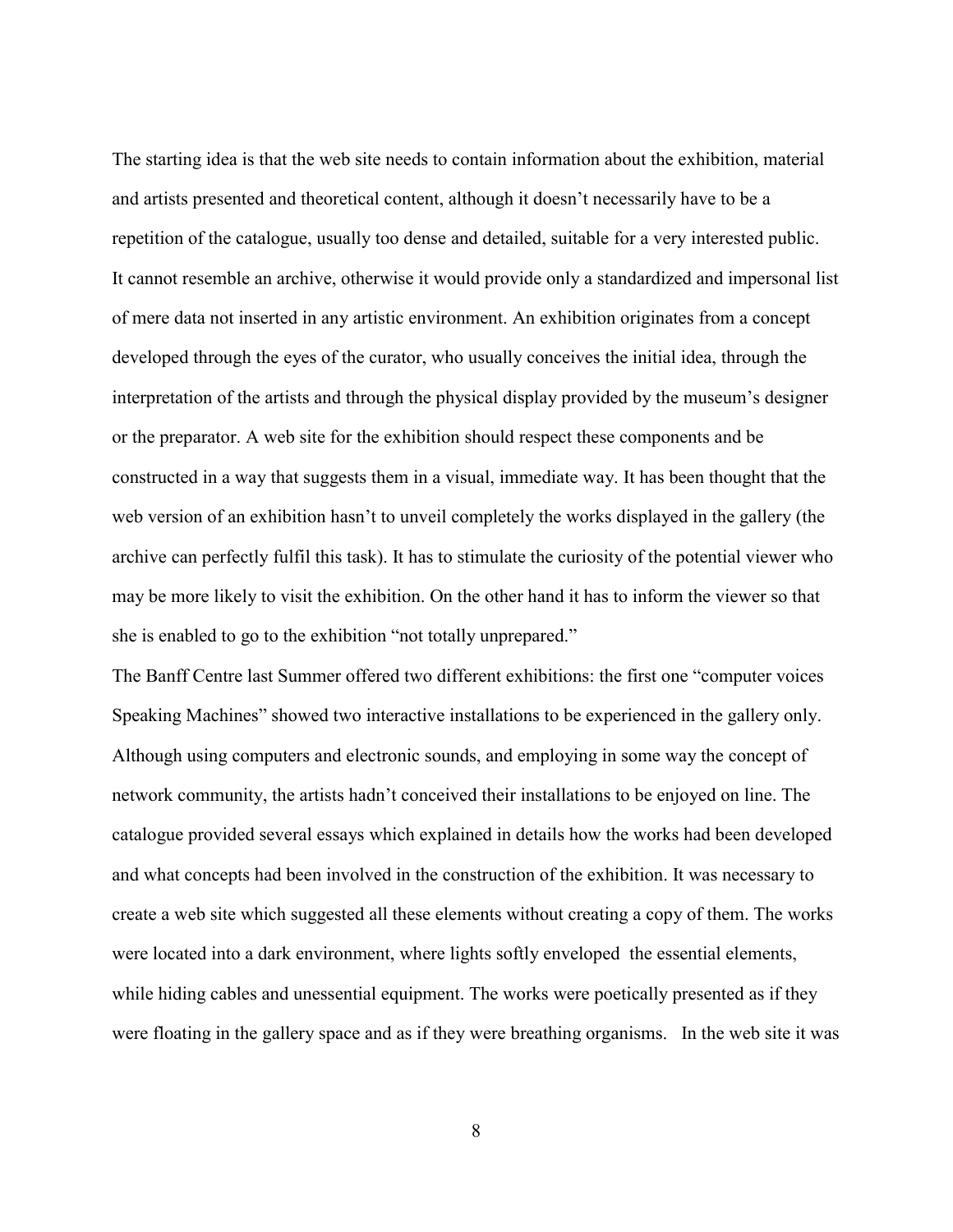decided not to show the installations in full, but to reproduce details which could be representative of the exhibition or the artists and the parts which mostly represented the spirit and the moods of the pieces. A light animation was used to suggest the breathing activity of the works, while essential information was inserted in various more or less predictable points of the site among the artworks' elements. The works were in part transformed and cropped in order to maintain the "idea" the curator desired to convey. The text which accompanies the web site contains what usually is displayed at the entrance of the gallery (and nobody ever reads): the press release, an abstract of the curator's statement and the biographies of the artists. The second web site had to present an aboriginal art group exhibition, "Multiples." The goal was to show how native artists had continued and re-interpreted the ancient tradition of constructing multiples (dolls, boxes, everyday tools) in their artistic practice. For the comprehension of this exhibition a particular attention was payed to the artists' biographies, strongly connected to the works proposed. Light and colours were accurately studied to create a warm, earthly atmosphere. The show was composed of artworks created using traditional media (painting, photography, mixed media), an element which prevented cropping or modification of the originals on the web. Therefore some images of the works were entirely included but mixed and integrated with the web site context. The curator brought at the last moment some native "multiples" to be displayed to show the continuity between tradition and contemporary artistic practice. The key element of the exhibition, the multiple, was reproduced in the web site interface, using multiple layers under which information and images were hidden. The colours and luminosity used reminded what could be observed in the gallery.

On the web site the artworks presented in these two exhibitions are approached in different way, because of the media used, the colours and lights displayed and the content expressed. Although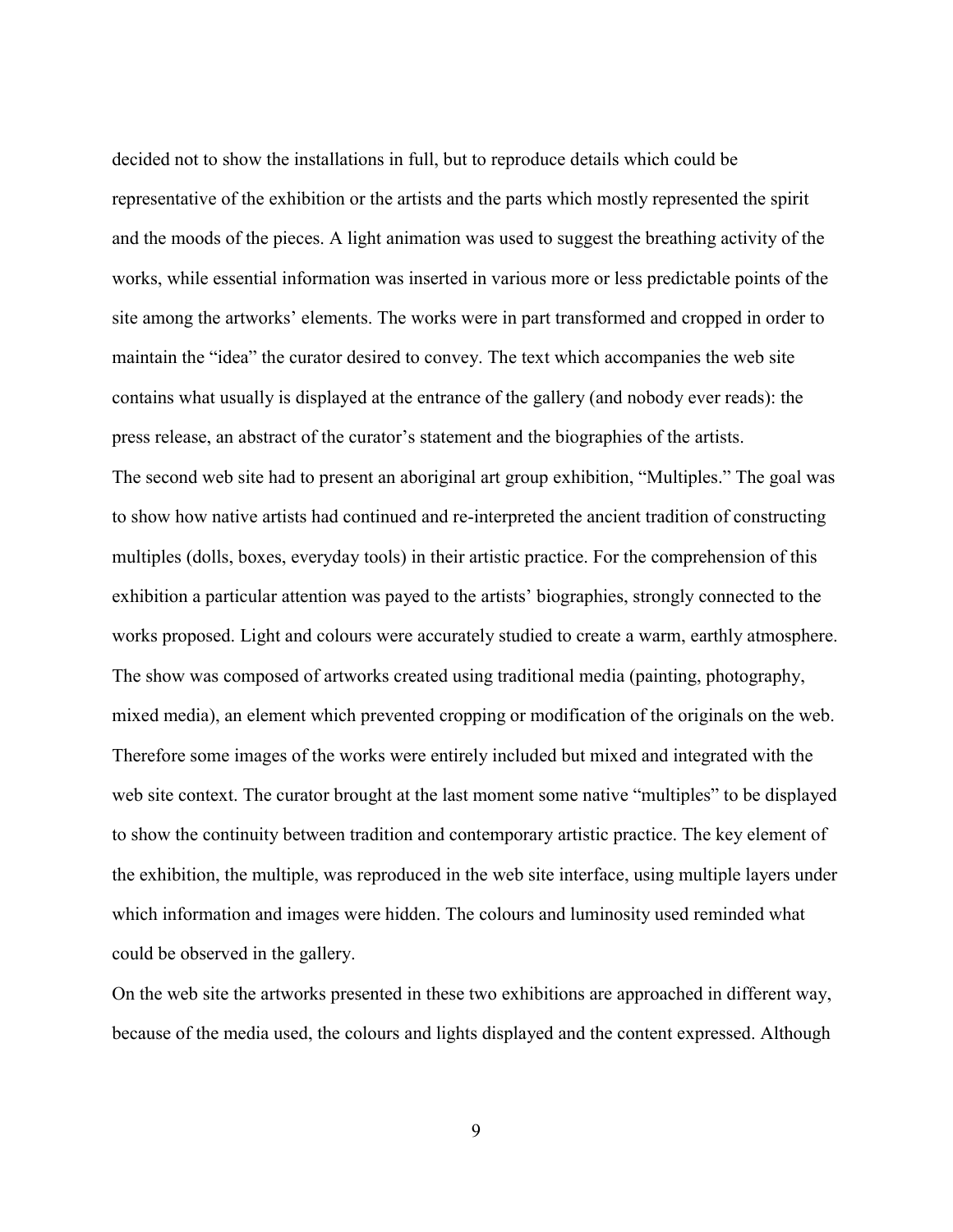the interface is differently designed, the two sites share some elements in common: they both visually represent the gallery. It was in fact considered vitally important to remind the visitor the importance the exhibition place plays in the success of the exhibition: the hosting institution has to maintain and display its peculiar characteristics, mandate and message also outside its walls, within a virtual space, since it is not only a container or a neutral provider of works, but also a carrier of ideas and a space for reflection. The continuity of the gallery space outside its physical building cannot exist unless the gallery constructs its own landmark or recognizable style. The hosting gallery plays an important role also on the web. A virtual exhibition must be consistent with the nature of the exhibition and the type of hosting gallery.

The case of Banff presents a very interesting situation. The Walter Phillips gallery is located in a fairly isolated place, the Canadian Rocky Mountains, almost one hour drive from the first big centre, Calgary. A strong presence on the web may be of great importance for its visibility. The position of the gallery within a well known Centre for the Arts (the Banff Centre), forces it to pay extra attention in terms of appearance and promotion, otherwise it wouldn't be distinguished from the several departments existing there. At the same time one cannot forget its location inside a famous National Park.

The web site for an exhibition displayed in such a dense environment should be constructed accordingly, by suggesting all the above elements. At the same time the way the exhibition has been installed, the colours prevailing, the lighting used, the topic, should shape the site in a way that underlines the peculiarities of each exhibition conceived.

The web site proposed, long from being exhaustive, tried to gather all these elements and information in a unique solution. A particular care was used to integrate the artistic content with the mountains location (an incisive presence for the gallery and an important characteristic for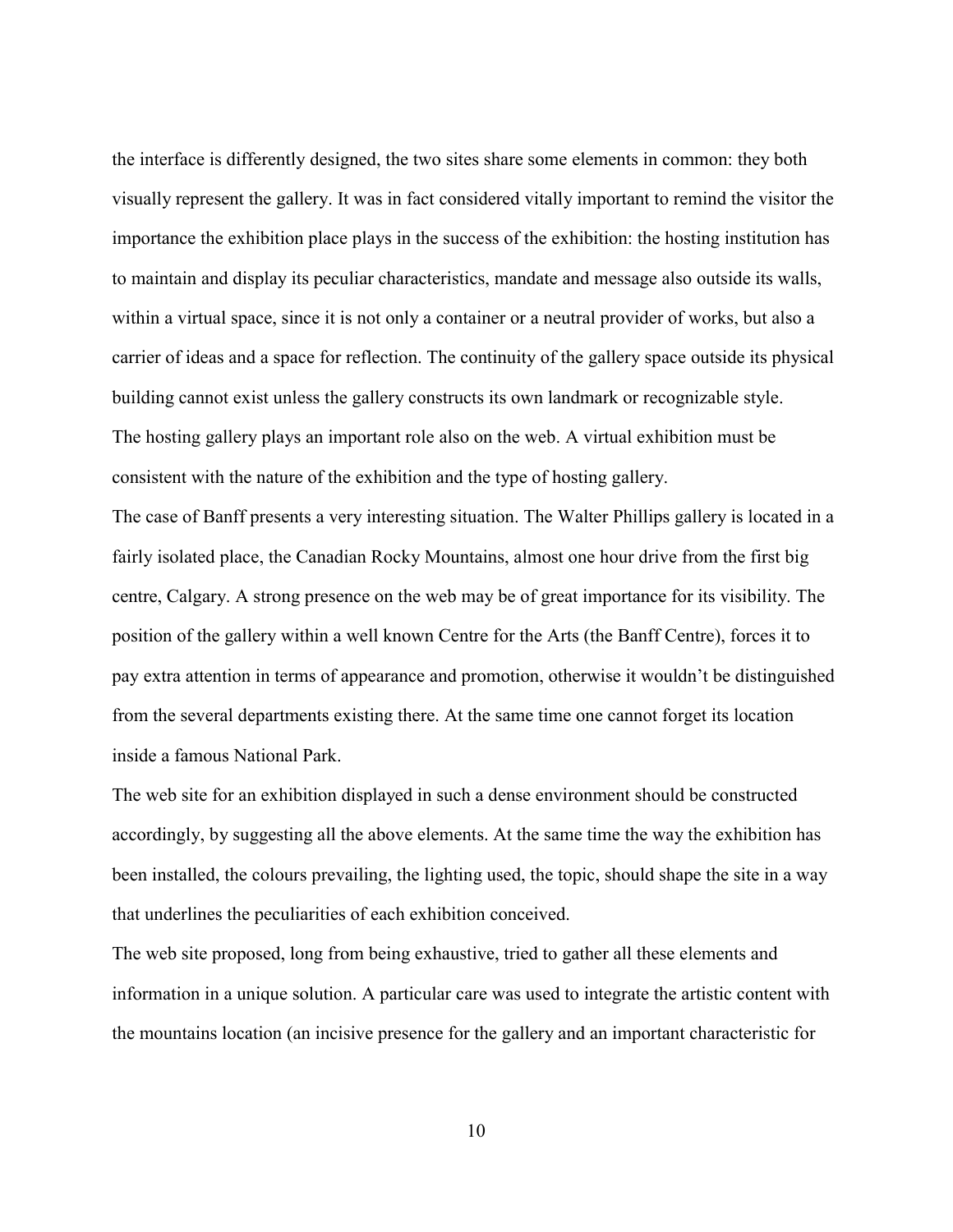the centre), which was suggested in both sites using different styles, but similar profiles (the profiles of the mountains, although simplified, tries to give an idea of the special atmosphere of the environment around Banff). The works and the information provided had to be harmonized both with the external landscape and the internal artificial light studied for the exhibitions. The darkness of the room and the material used in the first exhibition coincided with a lunar and sharp landscape, while the soft and earthly colours recreated by the works and the atmosphere of the second exhibition resulted in a colourful landscape.

The two softwares used were chosen because of their fairly user-friendly interface (a basic familiarity can bring to decent results), their general diffusion on the web and their satisfactory capacity to meet the ideal type of visual environment I wished to create. In order to meet the desired consistency mentioned above (the style and label of the gallery, the place and environment, the different atmosphere and effects created by the two exhibitions, the ideas the topic tried to convey) a particular attention has been payed to the use of animations and degree of interaction. The latter is supposed to be not always immediate, some elements are hidden under images and layers: the purpose was to increase and challenge the curiosity of the user. There are no traditional buttons, and no indications about what action the user has to take. However the level of interaction was kept very simple, by displaying a few elements for each page, in order not to confuse and frustrate the visitor.

The site could be constructed by using other methods: the idea of employing java script embedded in the html document was discarded for two reason: first because of the instability in its functioning with different browsers, second because of its proved difficulty to be adopted by a person not familiar with its mechanism. In fact one further goal of this experiment was to provide simple methods of web design to enable non professionals to reach creative results.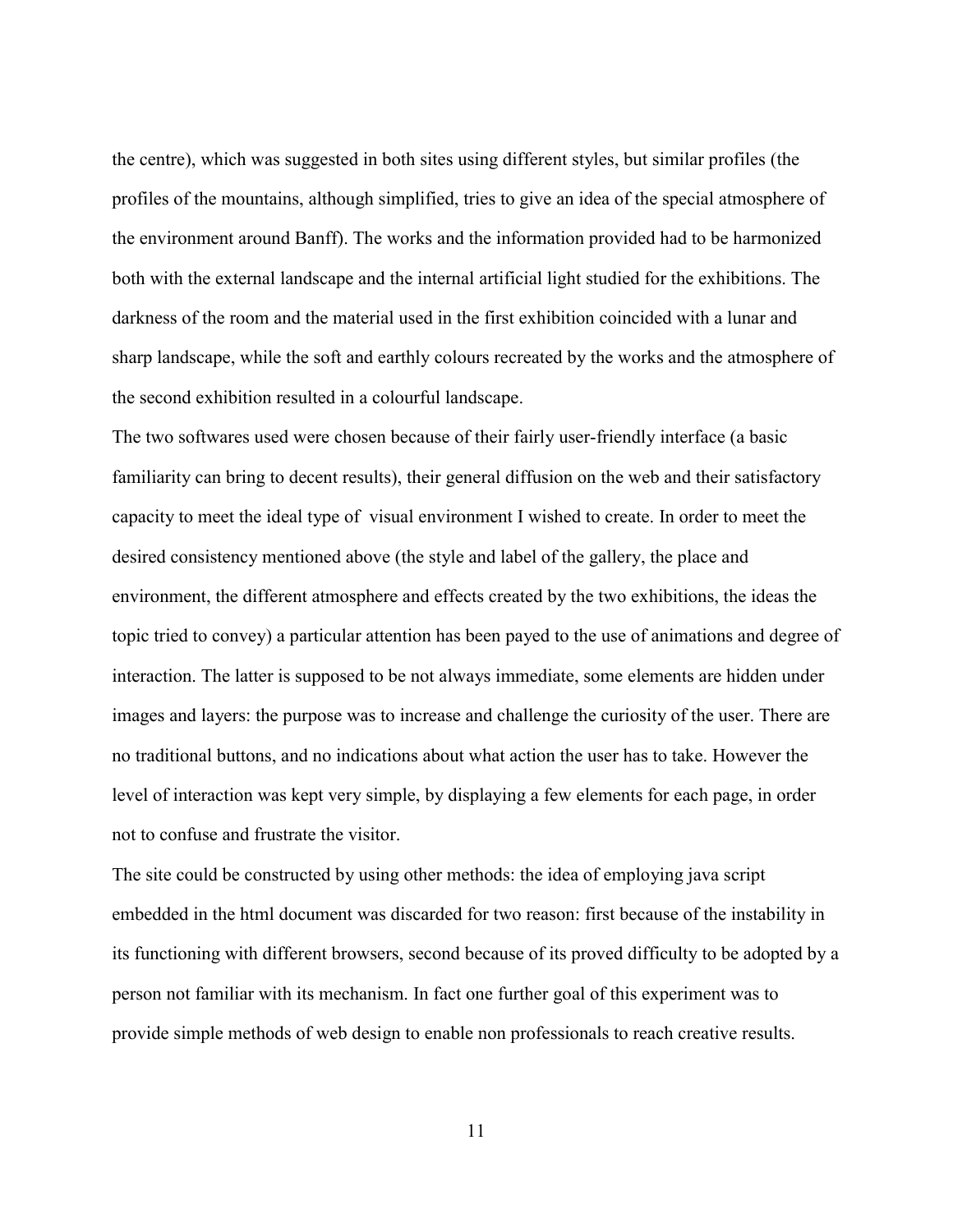The virtual exhibitions above described cannot be found within the official Banff Centre web site, since they intended to be only an exercise, a practical demonstration. Their actual location is temporary available in the York University web site.

http://www.yorku.ca/robb/banffcentre.html

## **References**

[1] *Interaction; Artistic Practice in the Network*. Edited by Amy Scholder, with Jordan Crandall. New York: D.A.P., 2001.

[2] Dietz, Steve. "Beyond Interface: Net Art and Art on the Net II." Paper presented at the Museum on the Web 98, Beyond Interface 1998.

[3] Dietz, Steve. *Telematic Connections, the Virtual Embrace* Indipendent Curators International (ICI), Rockfeller Foundation, 2001 [cited .

[4] Druckrey, Timothy and Peter Weibel. *Net-Condition, Art and Global Media*. Cambridge, MA: MIT Press, 2001.

[5] Golonu, Berin. "Net Art's Broadening Niche." *Afterimage*, no. 4, May-June (2001).

[6] Rinder, Lawrence, Ann and Joel Ehrenkranz Curator of Contemporary Art. *Art in the Digital Age* [Whitney Museum Web Resources Http://www.Whitney.org]. "Bitstream" Press Release, Whitney Museum of American Art, 2001 [cited August 2001].